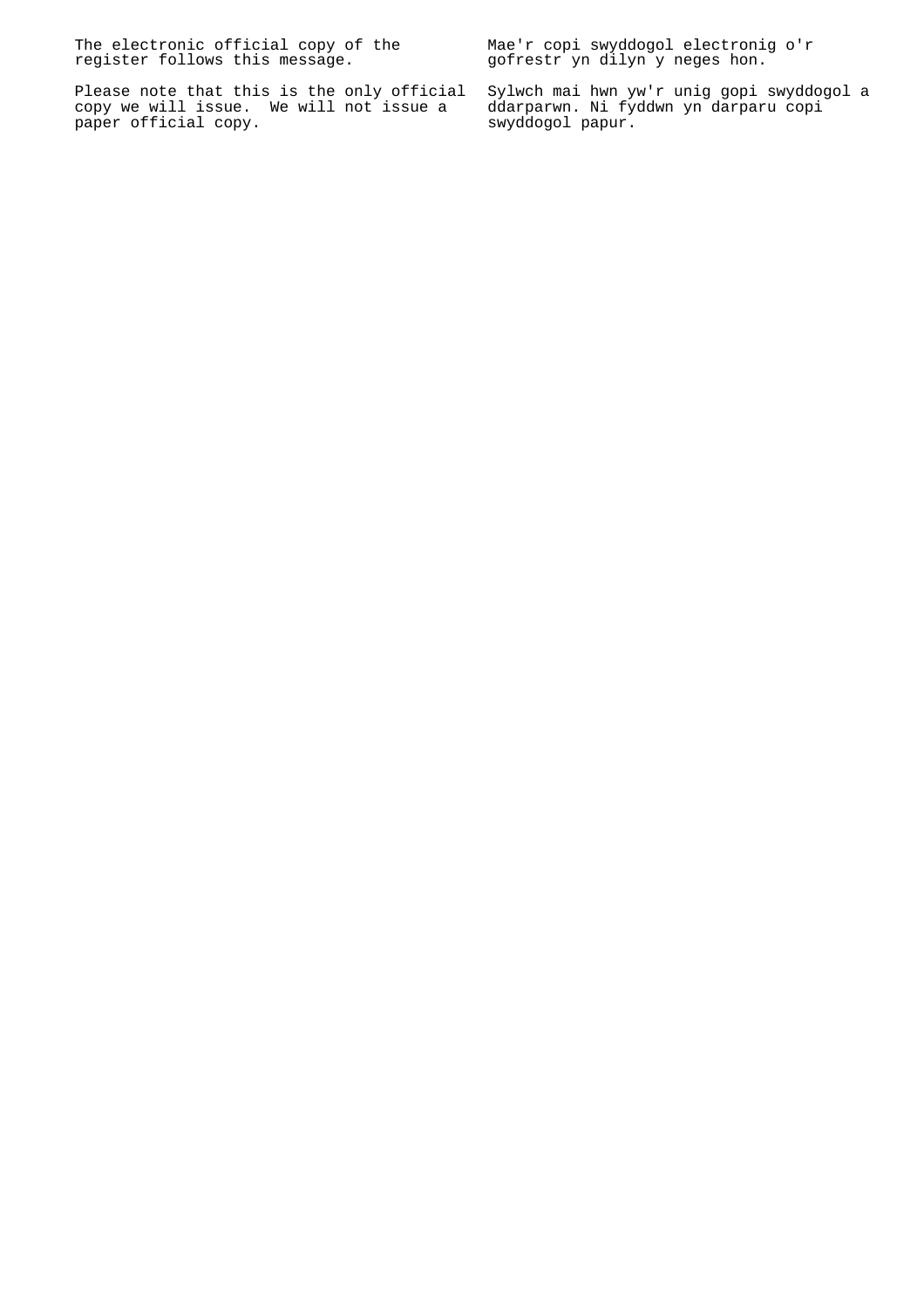HM Land Registry

Cofrestrfa Tir EM



Official copy of register of title Copi swyddogol o gofrestr teitl

Title number / Rhif teitl WA100258

Edition date / Dyddiad yr argraffiad 16.07.2019

- This official copy shows the entries on the register of title on 27 MAR 2022 at 11:20:40.
- This date must be quoted as the "search from date" in any official search application based on this copy.
- The date at the beginning of an entry is the date on which the entry was made in the register.
- Issued on 27 Mar 2022.
- Under s.67 of the Land Registration Act 2002, this copy is admissible in evidence to the same extent as the original.
- This title is dealt with by HM Land Registry, Wales Office.
- Mae'r copi swyddogol hwn yn dangos y cofnodion yn y gofrestr teitl ar 27 MAWRTH 2022 am 11:20:40.
- Rhaid dyfynnu'r dyddiad hwn fel y "dyddiad y chwilir ohono" mewn unrhyw gais am chwiliad swyddogol sy'n seiliedig ar y copi hwn.
- Y dyddiad ar ddechrau cofnod yw'r dyddiad y gwnaethpwyd y cofnod yn y gofrestr.
- Cyhoeddwyd ar 27 Mawrth 2022.
- Dan adran 67 Deddf Cofrestru Tir 2002, mae'r copi hwn yn dderbyniol fel tystiolaeth i'r un graddau â'r gwreiddiol.
- Gweinyddir y teitl hwn gan Gofrestrfa Tir EM Swyddfa Cymru.

## A: Property Register / Cofrestr Eiddo

This register describes the land and estate comprised in the title.

Mae'r gofrestr hon yn disgrifio'r tir a'r ystad a gynhwysir yn y teitl.

NEATH PORT TALBOT/CASTELL-NEDD PORT TALBOT

```
1 (17.07.1978) The Freehold land shown edged with red on the plan of the
above Title filed at the Registry and being 2 Hays Crescent, Glynneath,
(SA11 5BE).
```
2 The mines and minerals are excepted.

### B: Proprietorship Register / Cofrestr Perchnogaeth

This register specifies the class of title and identifies the owner. It contains any entries that affect the right of disposal.

Mae'r gofrestr hon yn nodi'r math o deitl ac yn enwi'r perchennog. Mae'n cynnwys unrhyw gofnodion sy'n effeithio ar yr hawl i waredu.

### Title absolute/Teitl llwyr

1 (01.11.2007) PROPRIETOR: BALBIR SINGH BHOGAL and VICTORIA LOUISE BHOGAL